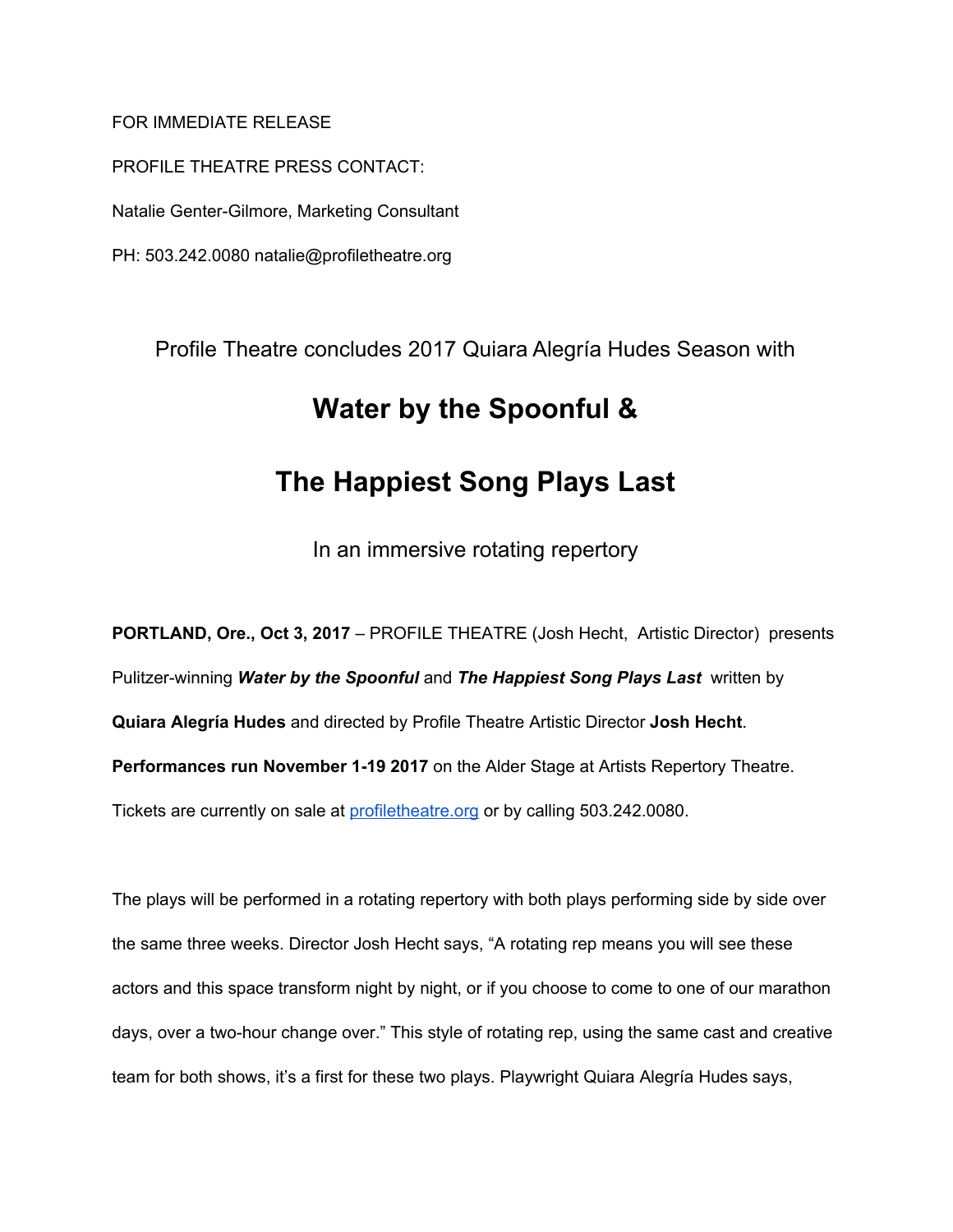"*Spoonful* and *Happiest Song* are tent poles--one deals with a community's despair and the other with a community's joy. The two plays dance the space between these deeply human emotions. How do we gain resilience and love from our pain? How do we party on the brink of tragedy? I'm so glad that audiences will get to see them together for the first time."

### **About** *Water by the Spoonful*

Somewhere in Philadelphia, Elliot has returned from the war in Iraq and is struggling to find his place in the world. Somewhere in a chat room, recovering addicts forge an unbreakable bond of support and love. In this fearless, heart-stirring Pulitzer Prize-winner, worlds virtual and real unfold onstage, challenging our notions of family, forgiveness, community, and courage.

"To me this play is about the tension between community and lonesomeness," says Director Josh Hecht, "In one half of the plot, Odessa runs a chat room for recovering addicts. They know nothing about each other, yet they share an intimacy that is life-sustaining. And yet the play is about the limits of community - the lonesomeness of being alive - the pain in the way we hurt one another, the limits of our ability to forgive and to see each other differently."

### **About** *The Happiest Song Plays Last*

Iraq War vet Elliot has a bright new career: movie star. But shooting a film on location in Jordan, with the tumultuous Arab Spring rumbling nearby, he finds that his wartime nightmares have followed him into his new life. Back in Philadelphia, his cousin Yaz has her hands full cooking for the homeless and trying to keep her beloved community from crumbling. Set to the joyful sounds of traditional Puerto Rican folk music, this final play of Hudes' trilogy chronicles a year in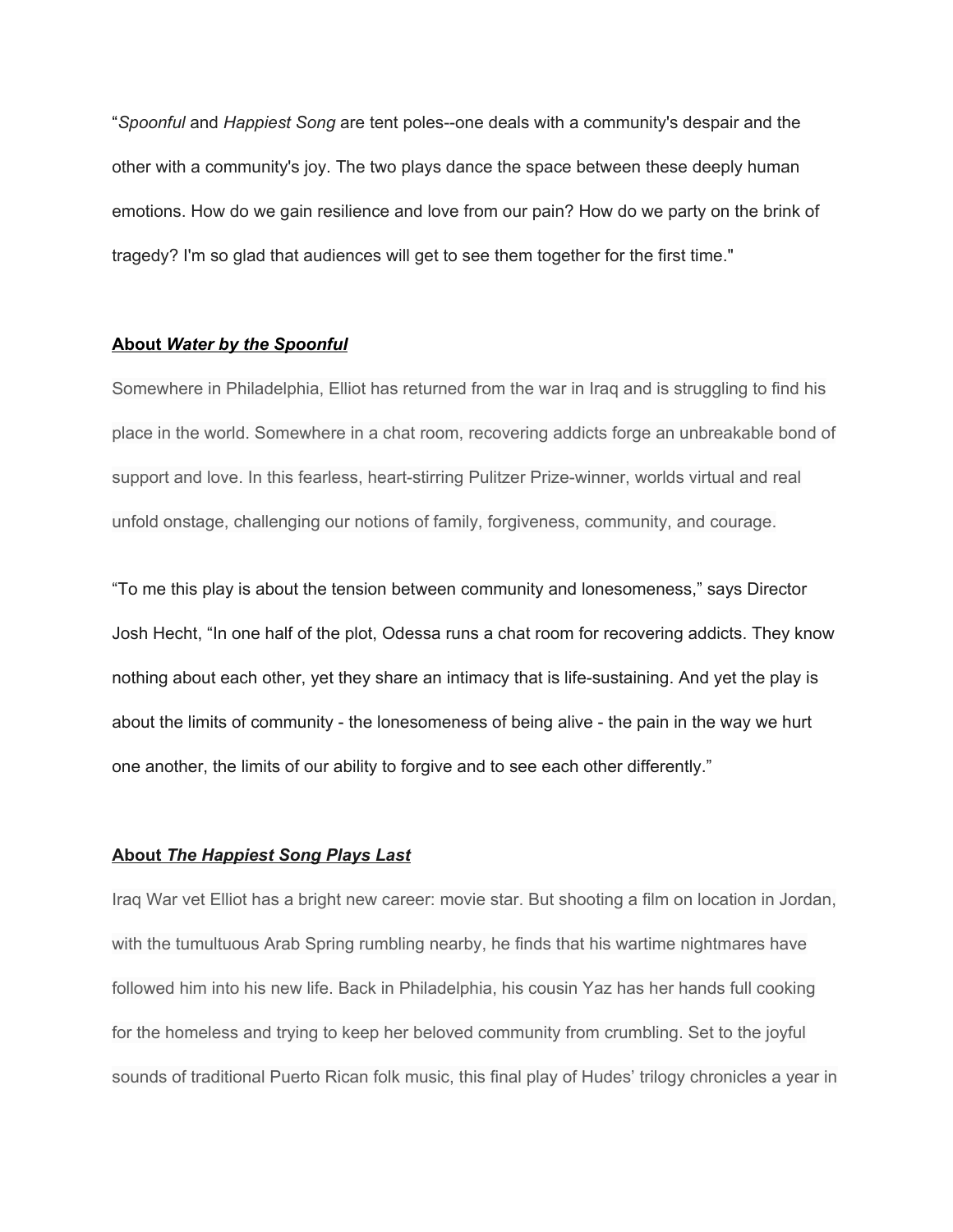the life of these two kindred souls as they search for love, meaning and a sense of hope in a quickly changing world.

### **Cast and Creative Team**

*Water by the Spoonful* and *The Happiest Song Plays Last* stars some of Portland's brightest acting talent. **Anthony Lam** reprises the role of Elliot, making him the only actor in the US to star in the title role of all three plays of the Elliot Trilogy in one year. **Akari Anderson, Bobby Bermea, Duffy Epstein, Jimmy Garcia, Crystal Muñoz, Dre Slaman** and **Julana Torres** complete the cast. In addition to Director **Josh Hecht**, the production team includes **Peter Ksande**r (Scenic Design), **Carl Faber** (Lighting Design), **Brynne Oster-Bainnson** (Costume Design) and **Matt Wiens** (Sound Design). The stage manager is **Baleigh Isaacs.**

#### **About Quiara Alegría Hudes**

Quiara Alegría Hudes is a playwright, professor of writing and theater at Wesleyan University, and native of West Philly, U.S.A. Hailed for her work's exuberance, intellectual rigor, and rich imagination, her plays and musicals have been performed around the world. They are *Water By the Spoonful*, winner of the Pulitzer Prize for Drama; *In the Heights*, winner of the Tony Award for Best Musical and Pulitzer finalist; *Elliot, A Soldier's Fugue*, another Pulitzer finalist; *Daphne's Dive*; *The Good Peaches*; *Miss You Like Hell*; and *The Happiest Song Plays Last*. Hudes is a playwright in residence at New York's Signature Theater and a proud alum of Philadelphia Young Playwrights.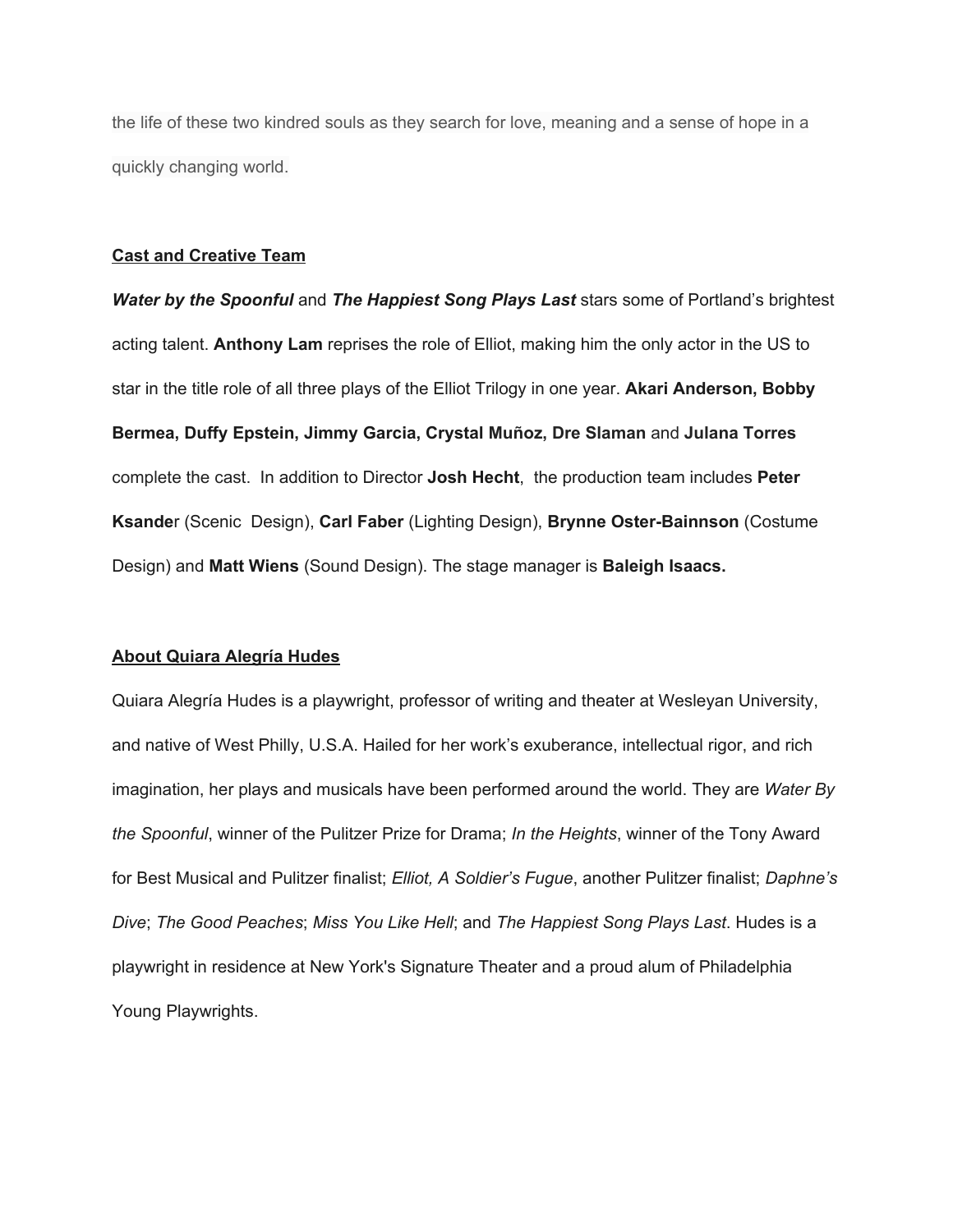### **About Profile Theatre**

Profile's mission is to produce a season of plays devoted to a single playwright, engaging with our community to explore that writer's vision and influence on theatre and the world at large. We do this through large-scale professional productions, In Dialogue Series readings and lectures, and our vibrant community programs. Recently, Profile was the recipient of a Creative Heights grant from the Oregon Community Foundation .

**Profile Theatre's 2017 Season Sponsor is Ronni LaCroute / Willakenzie Estate**. Additional support by The Regional Arts and Culture Council including support from City of Portland, Multnomah County and the Arts & Education Access Fund; The Oregon Arts Commission; Kinsman Foundation; National Endowment for the Arts; James F. and Marion L. Miller Foundation; Meyer Memorial Trust; The Collins Foundation; PGE Foundation; Age and Gender Equity in the Arts, PGE Foundation, Oregon Cultural Trust, Shubert Foundation and the Oregon Community Foundation.

### **Tickets**

Tickets are \$27-38 for all regular performances. \$27 for all preview performances. Students and those 30-and-under tickets are \$20. Preview Rush: \$20 tickets can be purchased for preview performances on the day of the performance only, one hour prior to curtain time at the box office. one ticket per person. Groups of ten or more receive a discount off single tickets. Tickets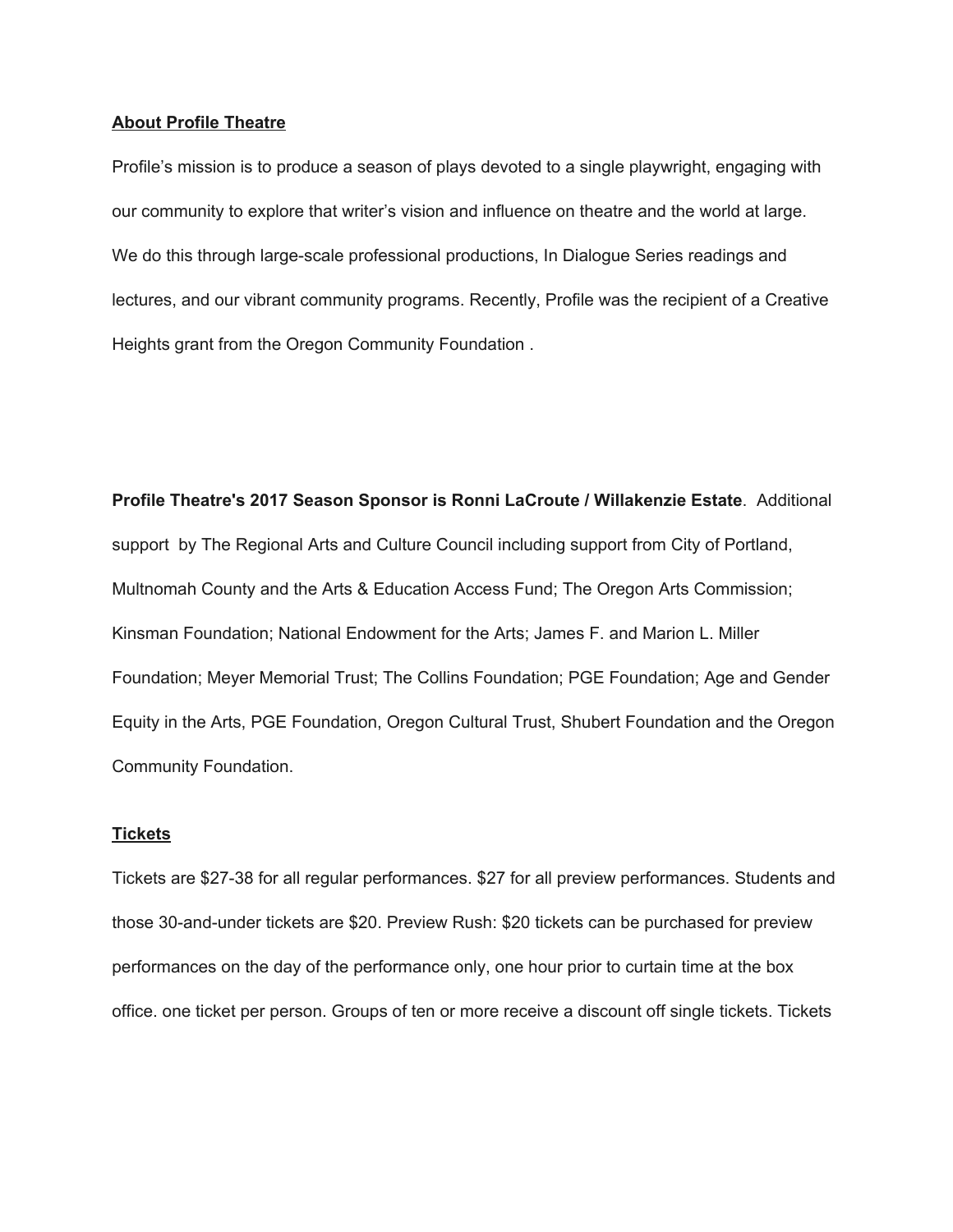can be purchased a[t](http://profiletheatre.org/) [profiletheatre.org](http://profiletheatre.org/) by calling box office at 503.242.0080 Tuesday through Friday noon – 4pm.

# **Location**

*Water by the Spoonful* and *The Happiest Song Plays Last* will be performed on the Alder Stage at Artists Repertory Theatre, located at 1515 SW Morrison Street in Portland. For directions and parking information, visit Profiletheatre.org/plan-your-visit/.

## **Performance Schedule**

## *Water by the Spoonful*

Wednesday, November 1st 7:30pm (Preview Performance)

Friday, November 3rd 7:30pm (Opening Night)

Sunday, November 5th 2:00pm

Wednesday November 8th 7:30pm

Friday, November 10th 7:30pm

Saturday, November 11th 2:00pm

Thursday, November 16th 7:30pm

Saturday, November 18th 2:00pm

Sunday, November 19th 2:00pm

## *The Happiest Song Plays Last*

Thursday, November 2nd 7:30pm (Preview Performance)

Saturday, November 4th 7:30pm (Opening Performance)

Sunday, November 5th 7:30pm